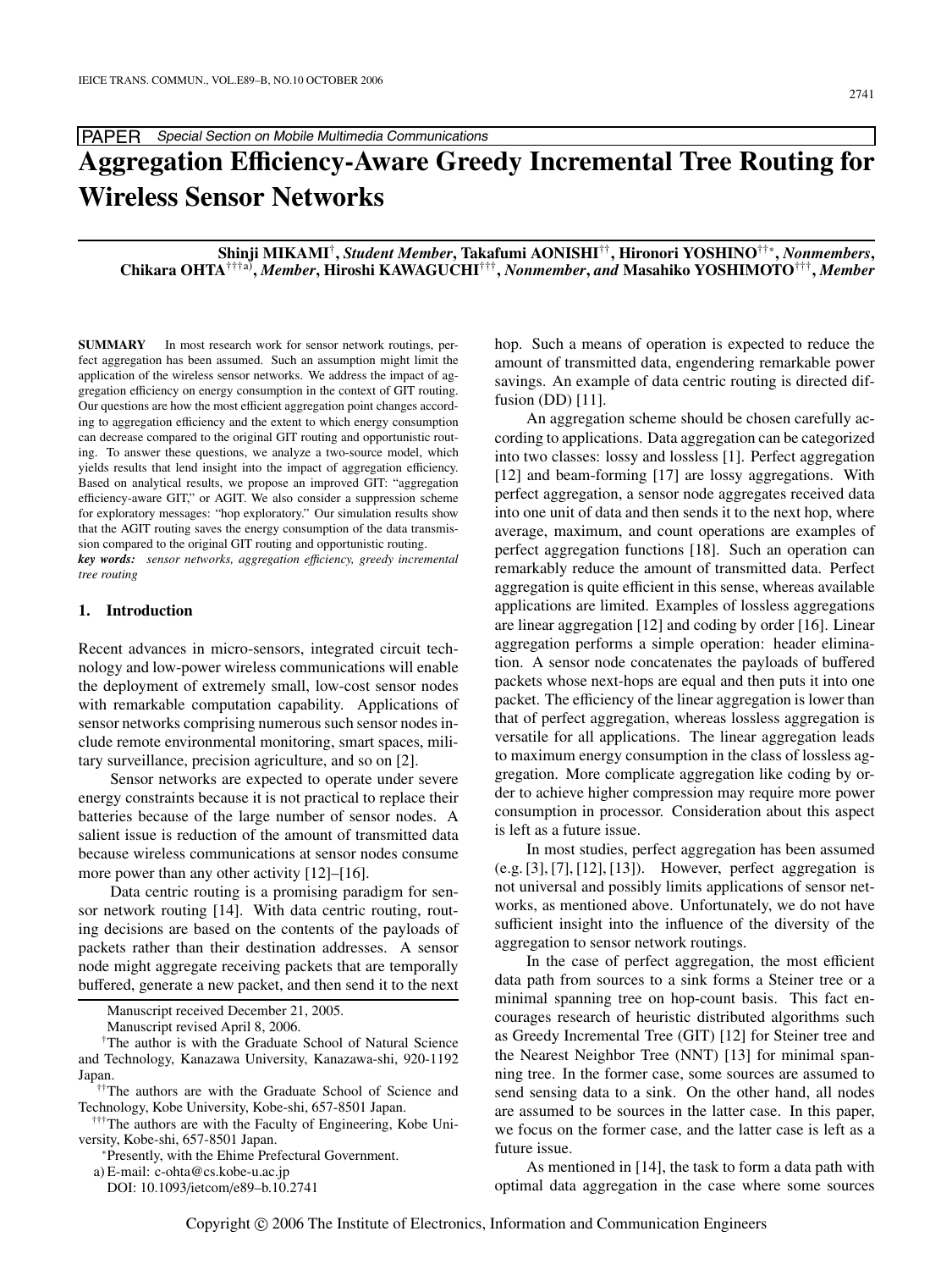send sensing data to a sink is NP-hard. This is because the minimum Steiner problem is NP-complete. The GIT is a well-known approximation algorithm for this problem, and the GIT construction runs in polynomial time with respect to the number of nodes.

Our questions are how the most efficient incremental aggregation point changes according to aggregation efficiency in the context of the GIT routing and how much energy consumption can decrease. In order to answer these fundamental questions, we analyze a simple two-source model.

Based on results of our analysis, we improve the GIT routing algorithm to find a more efficient aggregation point according to aggregation efficiency. In this paper, we call the improved GIT "aggregation efficiency-aware GIT (AGIT)."

This paper is organized as follows: Section 2 describes the original GIT algorithm. In Sect. 3, we analyze a simple two-source model to investigate the impact of the efficiency of aggregation on energy consumption. In Sect. 4, we propose AGIT routing. Section 5 shows some simulation results. Finally, we present conclusions in Sect. 6.

## **2. Greedy Incremental Tree**

## 2.1 Directed Diffusion

GIT routing is based on directed diffusion (DD), which is a typical data-centric routings for sensor networks. Before describing GIT routing, we briefly explain DD (See Fig. 1).

In DD, a task described as a list of attribute-value pairs is flooded into a network as an *interest*. Through the interest diffusion process, a sensor node receives the interest sets (or updates) a *gradient* toward the neighbor which sends the interest, and resends the interest to some subset of its neighbors (or broadcast) if it is different from the previously received one. A sensor node to take the task described in the interest sends an *exploratory* message to each neighbor to whom a gradient is set. Intermediate nodes relay the exploratory message toward the sink along gradients of the interest to match the task of the exploratory message. Because the sink possibly receives multiple exploratory messages originating at a source from its neighbors, it reinforces a preferable path by sending reinforcing messages to particular ones among the neighbors from which it received an exploratory message. Intermediate nodes receiving this reinforcing message treat it similarly, so that it is relayed in the reverse direction on the path. As a result, a data path is established from the source to the sink. Refer to [11] for more detail on DD.

## 2.2 Finding of Aggregation Point in GIT Routing

GIT routing is a heuristic distributed algorithm to construct a Steiner tree on hop-count basis, and assumes perfect aggregation. Each source, one by one, tries to find the shortest hop from itself to the existing path tree or the sink. Figure 2 shows this process as an example. In this figure, the path from the source 1 to the sink has already been established, and the source 2 is following.

To realize this process, each exploratory message in GIT routing involves an additional attribute *E*, which denotes the additional cost (hop-count) from the source originating itself to the current node. The value of *E* is set to zero initially. Whenever resending an exploratory message, the nodes increment the value of *E* by one. The exploratory message is distributed through the network according to the gradient of the corresponding interest; it will arrive at nodes on the existing path tree. Consequently, the nodes on the existing path tree can know the hop-count from the source that initiated the exploratory message. In Fig. 2(a), *E* denotes hop-count from the source 2.

Each source involved in the existing path tree initiates an incremental cost message whenever it receives a previously unseen exploratory message that was initiated by other sources. The incremental cost message conveys two addi-







**Fig. 2** An example of path establishment in GIT routing.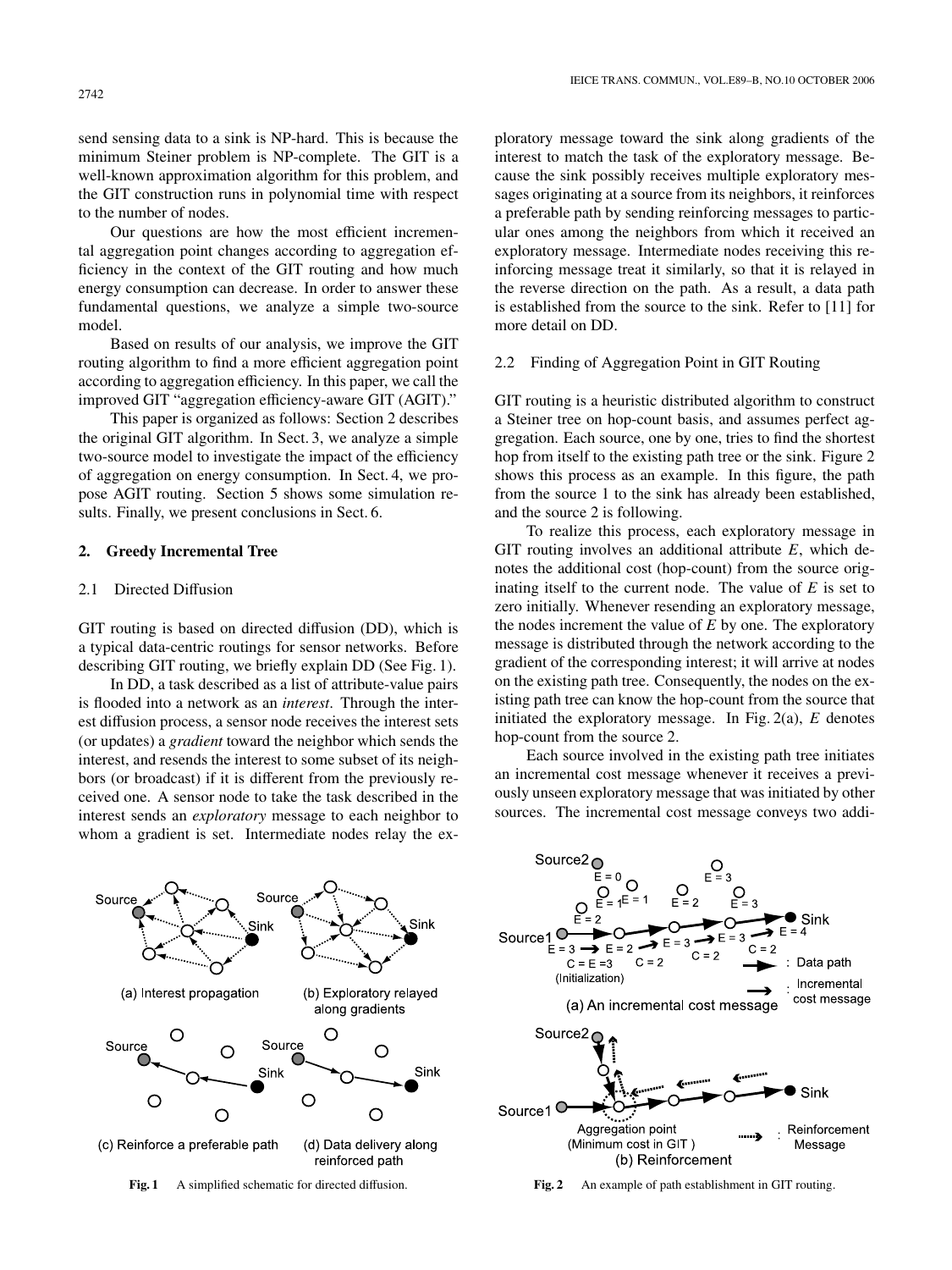tional attributes: the random identifier of its corresponding exploratory message and the cost (hop-count) from the additional source (which initiated the exploratory message) to the existing path. The incremental cost message is relayed on the existing path from its originating source to the sink. The intermediate nodes update if the value of *C* in the incremental cost message is greater than or equal to the cached value of *E*. Thus *C* indicates the minimum value of *E* on the existing path. In Fig.  $2(a)$ , the source 1 initiates incremental cost message after receiving the exploratory message, and initially sets *C* to its  $E = 3$ . While traveling from the source 1 to the sink, the incremental message updates its value of *C* to the minimum value of *E* on the existing path.

The sink waits directly and late-arriving exploratory messages and other incremental cost messages for the predefined interval immediately after the arrival of the first incremental cost message. Then, the sink reinforces a neighbor, which sends an exploratory message or an incremental cost message with a lower additional energy cost *C* or *E*, respectively. In the case where an incremental cost message has the lowest additional energy cost  $C$ , the reinforcing message containing the value of *C* travels toward to the initiator of the incremental cost message on the existing established path until it encounters an intermediate node with  $E = C(\min(E))$ . This intermediate node becomes the aggregation point for the additional source that initiated the exploratory message. Then, the reinforcing message is diverted to the additional source. In Fig. 2(b), a reinforcement message travels on the existing path in the opposite direction of the incremental message, and is redirected to the source 2 at the aggregation point where *E* is minimal on the existing path. Thus the additional path from the source 2 to the existing path is established.

As a result of the procedure described above, the lowest cost (minimal hop-count) branch is added to the existing path tree. Refer to [12] for more details regarding GIT routing.

#### 2.3 Discussion

In the case of perfect aggregation, the energy consumption for data transmission on the newly added branch can be regarded as the net increase of that on the entire data path. This fact, however, is not always true in different aggregation schemes.

Let us consider the case where a packet has size  $L_{\text{packet}} = L_{\text{header}} + L_{\text{payload}}$ , where  $L_{\text{header}}$  is the header length and *L*payload is the payload length in bytes and *N* packets are incoming and one packet is outgoing at an aggregation point. In the case of the perfect aggregation, the outgoing packet after aggregation has the same size  $L_{\text{header}} + L_{\text{payload}}$ as an incoming packet. On the other hand, in the case of linear aggregation, the outgoing packet has larger size  $L_{\text{header}} + N \times L_{\text{pavid}}$  ( $N > 1$ ) than that of perfect aggregation. Both aggregations are simple enough for power consumption of processing to be neglected. Therefore, we assume that the energy consumption for packet transmission and reception is dominant. Generally speaking, a longer packet consumes more energy to transmit and receive it. As with [5], [6], [13], in this paper, it is assumed that the energy consumption for transmission and reception of a packet is proportional to length of the packet.

Consequently, the linear aggregation consumes more energy on the path from the aggregation point to the sink than the perfect aggregation, since total transmission data size increases. Thereby implying that a node near to the sink on the path tree might be more efficient as the aggregation point. But, how much energy can be saved if we choose the aggregation point more carefully? We analyze a simple two-source model in the next section to estimate the possible improvement.

## **3. Analysis of a Two-Source Model**

This section shows the analysis for the simple two-source model. We also have the result for the three-source model, but we omit it because of space limitations. The analyses shown in this section are limited to GIT-like routing in which each source, one by one, tries to find the path to the existing path tree or the sink.

#### 3.1 Model Description

Figure 3 shows the two-source model that we analyze. In this model, we assume that a lot of nodes exist densely. In this figure, however, we show only two source nodes, sink and aggregation node and do not depict another nodes for simplicity. The aggregation point is denoted as "p" in the figure. We also assume that transmission radius is constant. From the above assumptions, the hop-count between two nodes can be proportional to Euclidean distance between them. In this model, we assume that the distance between a source and the sink is equal to one unit length for simplicity. We also assume that the energy consumption to transfer a data packet per hop is proportional to the packet size. Furthermore, we assume that the path between the first source and the sink is an existing path and that the second source is going to establish the path. Note that, in the case of the original GIT routing, the second source will have a perpendicular line as the additional path to the existing path.

Here we introduce the following notations: Let *x* and y respectively denote the distances between the aggregation point and the sink and the distance between source 2 to the aggregation point,  $(0 \le x \le 1)$ . We denote by  $\theta$  the angle



#### **Fig. 3** Two-source model.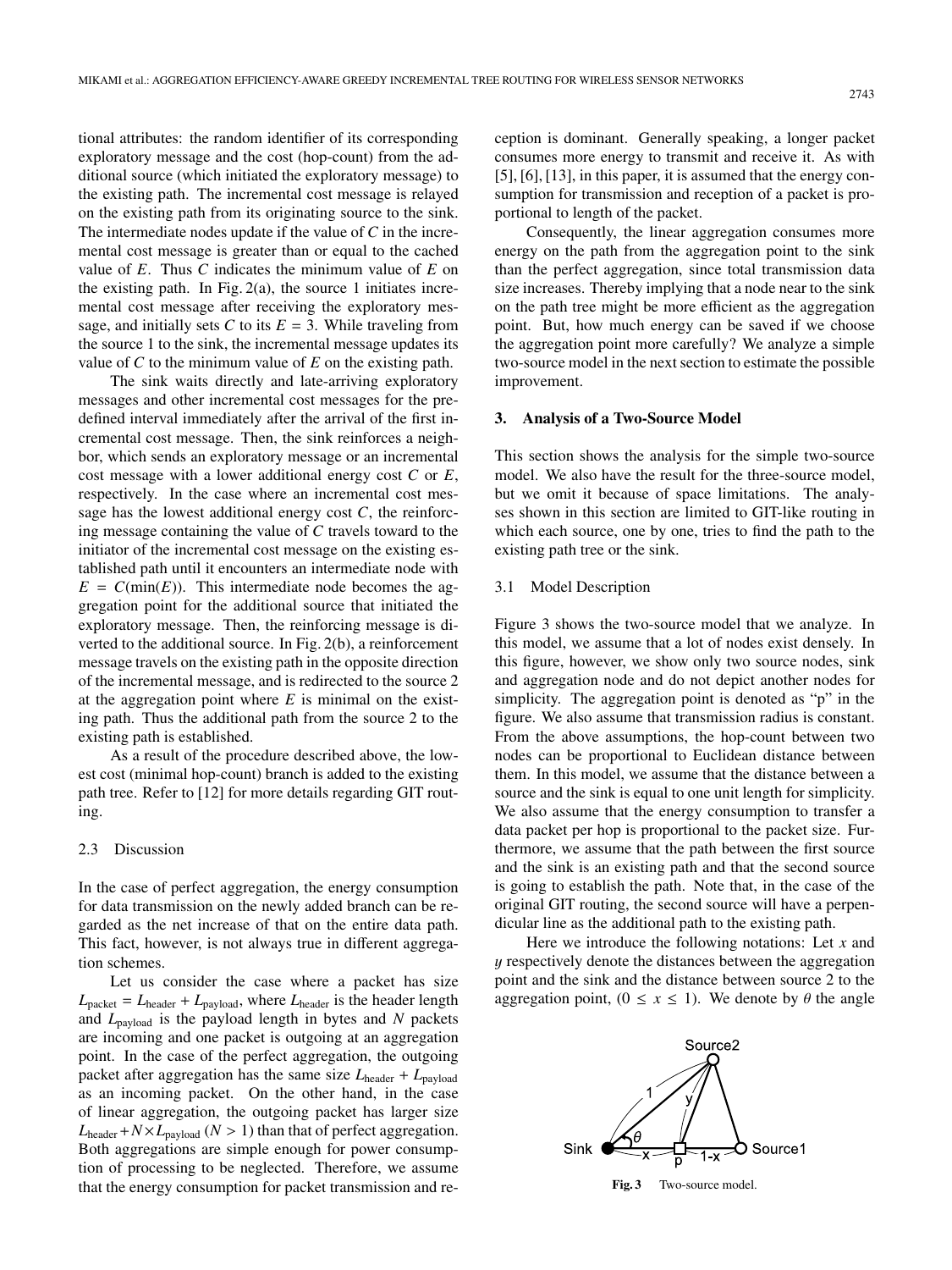between source 1 to source 2, as seen from the sink ( $0^{\circ} \le$  $\theta \leq 90^{\circ}$ ). Let *r* denote the aggregation ratio of the size of the aggregated packet to the total size of the original packets  $(\frac{1}{2} \le r \le 1)$ . In the case of the perfect aggregation, the value *r* of the aggregation ratio is equal to  $\frac{1}{2}$ . Let *E* denote the energy consumed to transfer the data packets from the sources to the sink on the path tree.

## 3.2 Optimal Aggregation Point and Energy Consumption

The above assumptions suggest the following relationship:

$$
E \propto 2rx + (1 - x) + y,\tag{1}
$$

where

$$
y = \sqrt{x^2 - 2x\cos\theta + 1}.\tag{2}
$$

By performing some algebra for  $\frac{dE}{dx} = 0$ , we obtain the optimal value *x*optimum to minimize the energy consumption for data packet transmission on the path tree:

$$
x_{\text{optimum}} = \begin{cases} 0, & \frac{\cos \theta + 1}{2} \le r < 1, \\ \cos \theta - \sin \theta \sqrt{\frac{1}{4r(1-r)}} - 1, & \frac{1}{2} \le r < \frac{\cos \theta + 1}{2}. \end{cases} (3)
$$

By substituting  $x = x_{\text{optimum}}$  in (1), we have the scaled value  $E_{\text{optimum}}$  of the energy consumption for data packet transmission on the path tree in the case of the optimal aggregation point. We have the value  $E<sub>GIT</sub>$  expected for GIT routing, as

$$
E_{\text{GIT}} \propto 2r \cos \theta + (1 - \cos \theta) + \sin \theta. \tag{4}
$$

Since the aggregation point becomes nearer to the sink, the path tree will become similar to that of "opportunistic routing" [12], where data from different sources can be opportunistically aggregated at intermediate nodes along the established paths. In the case of  $x = 0, y = 1$ , we have the value  $E_{opp}$  expected for opportunistic routing, as

$$
E_{\rm opp} \propto 2. \tag{5}
$$

To evaluate how much the optimal aggregation point saves energy compared to the original GIT routing and opportunistic routing, we introduce the following metric, "*gain*," *G*:

$$
G(r,\theta) = \frac{\min(E_{\text{GIT}}, E_{\text{opp}}) - E_{\text{optimum}}}{\min(E_{\text{GIT}}, E_{\text{opp}})} \times 100. \tag{6}
$$

## 3.3 Numerical Results

Figure 4 shows how the aggregation point changes according to the values of the aggregation ratio and the angle between the first and second sources. Figure 5 shows how much gain can be achieved.

From Fig. 4, we can see that the optimal aggregation point changes widely according to the value of *r* as the angle becomes narrower. Furthermore, the aggregation point



**Fig. 4** Optimal aggregation point in two-source model.



**Fig. 5** Gain by optimal aggregation point in a two-source model.

becomes nearer to the sink compared to the foot of perpendicular from the additional source to the existing path in the case of  $\frac{1}{2} < r$ .

Figure 5 shows that the value of gain has a peak in the middle region of *r*, and the larger the peak value is (up to 4.5% for 15◦), the smaller the angle is. The value *r* to give the peak gain increases as the angle decreases. That is, the AGIT routing is more effective in the case where sources exist near and the aggregation efficiency is not so high. The value of gain converges to zero toward to the both ends. This is because the path tree becomes similar to that of the GIT routing for  $r = 0.5$  and that of the opportunistic routing for  $r = 1$ .

Although we do not show the results of the three-source model, more gain is obtained compared to the two-source model.

## **4. Aggregation E**ffi**ciency-Aware GIT**

In this section, we propose "aggregation efficiency-aware GIT (AGIT)" routing in order to find a more efficient aggregation point to reduce the energy consumption inherent in transmitting data packets.

#### 4.1 Suppression of Exploratory Messages

In the DD, which is the basis of GIT routing, exploratory messages are distributed widely according to the nodes'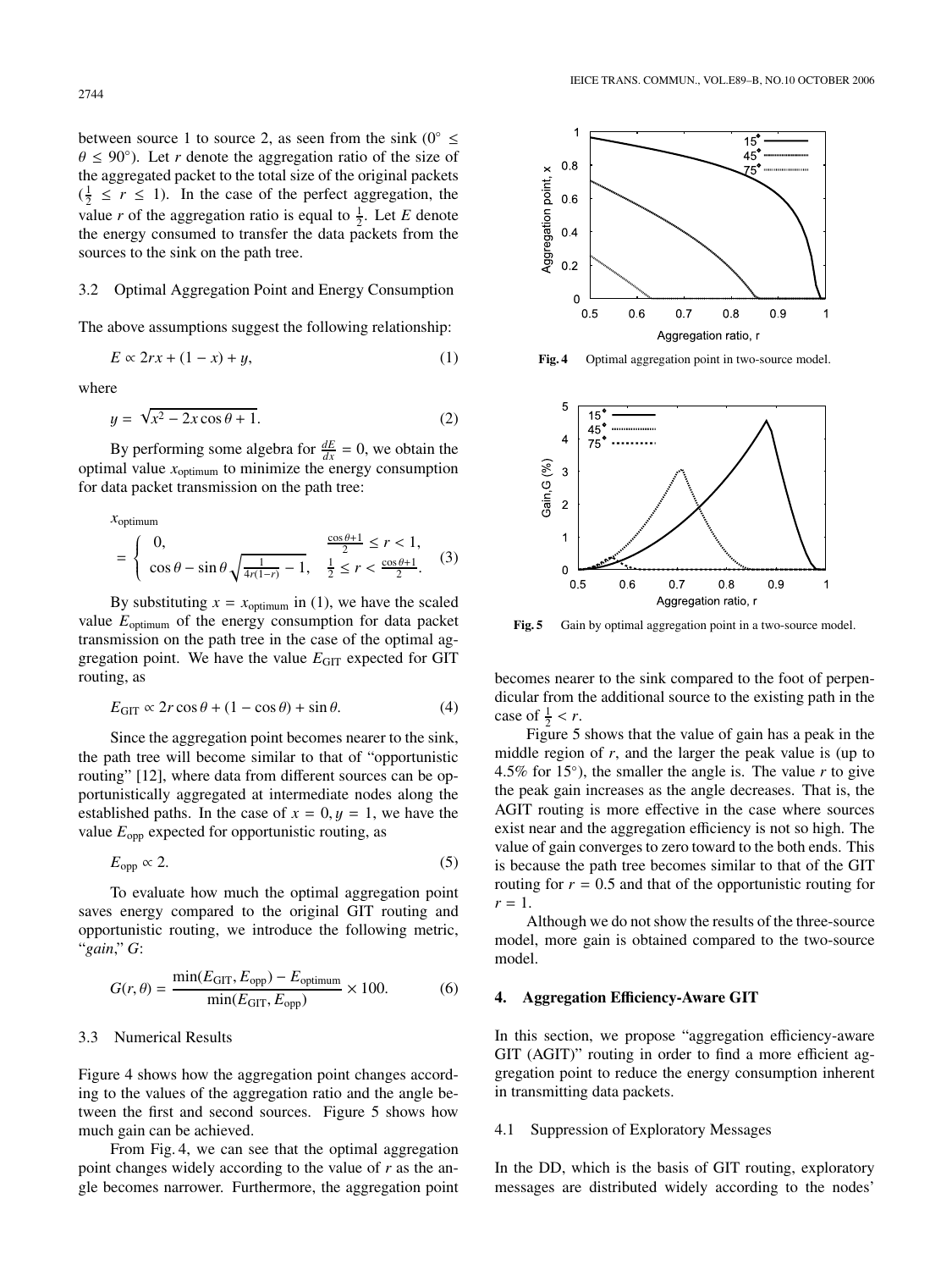gradients because interests do not contain any information about a sink. As a result, the gradients are set in many directions. (See Sect. 2.2.2 in [11].)

To some extent, GIT-like routing necessarily distributes exploratory messages in order to determine the aggregation point for the existing path tree. Results of our analysis showed, however, that the aggregation point becomes nearer to the sink than the foot of the perpendicular from the additional source to the existing path in the case of  $\frac{1}{2} < r$ .

In the AGIT routing, we consider the following scheme to suppress the excessive exploratory messages: "hop exploratory." In the following, we assume that each node can know the hop-count from the sink through interest dissemination. Each node caches the hop-count from the sink for each interest as "*o*w*n hop*." To do so, we also assume that each interest has a random identifier to be distinguished from the others.

## 4.1.1 Hop Exploratory

Each exploratory message contains the additional field '*pre*v*ious hop*" to store the value *o*w*n hop* of its sender's. In addition, each exploratory message also contains the field "*hop*" to store the hop count from the source that initiated the exploratory message. Whenever a source initiates the exploratory message with both *pre*v*ious hop* and *hop* set to *o*w*n hop*.

When the node receives the exploratory message with *pre*v*ious hop*, it rebroadcasts the exploratory messages with *pre*v*ious hop* set to *o*w*n hop* and with *hop* decremented by one if

*own-hop* 
$$
\leq
$$
 *previous-hop* and *hop*  $> 0$ . (7)

Figure 7 shows the phenomenon of dissemination of the exploratory messages, where an arrow denotes the direction in which an exploratory message is sent. From this figure, we can see that this scheme prevents network-wide diffusion compared to traditional scheme in Fig. 6, which indicates the dissemination of exploratory messages using original scheme described in [11].

#### 4.2 Adjustment of the Incremental Cost Message Phase

The above suppression scheme involves some adjustments of the incremental cost message phase because the source nodes on the existing path tree might not receive the exploratory messages. Consequently, the incremental cost message is issued in such a case.

We take the following approach to overcome this problem. The intermediate nodes aside from the sources on the existing path tree can initiate the incremental cost message. In order to suppress the multiple incremental cost message, the more distant intermediate node from the sink issues the incremental cost message earlier. To do so, each intermediate node sets up an incremental cost message timer as

$$
t_i = (max\_hop - own\_hop) \times \delta,
$$
 (8)



**Fig. 6** Phenomenon of dissemination of exploratory messages in the traditional approach.



**Fig. 7** Phenomenon of dissemination of exploratory messages in the hop approach.

where  $max\_hop$  and  $\delta$  respectively denote the predefined network diameter and the timer granularity. The intermediate node issues the exploratory message if its timer expires before receiving another exploratory message; otherwise it suspends the issue.

## 4.3 Finding of Optimal Aggregation Point

In the following, we assume that linear aggregation is employed, whereby a packet has size  $L_{\text{packet}} = L_{\text{header}} + L_{\text{payload}}$ where *L*<sub>header</sub> is the header length and *L*<sub>payload</sub> is the payload length in bytes. Furthermore, we assume that all sources send the data packet at the same rate. The procedure shown here can be extended easily to function in different cases.

In the AGIT routing, the incremental cost message contains an additional field to store the hop-count *H* from an interim aggregation point. Whenever the source and/or the intermediate nodes issue a new incremental cost message, they set  $H = 1$ .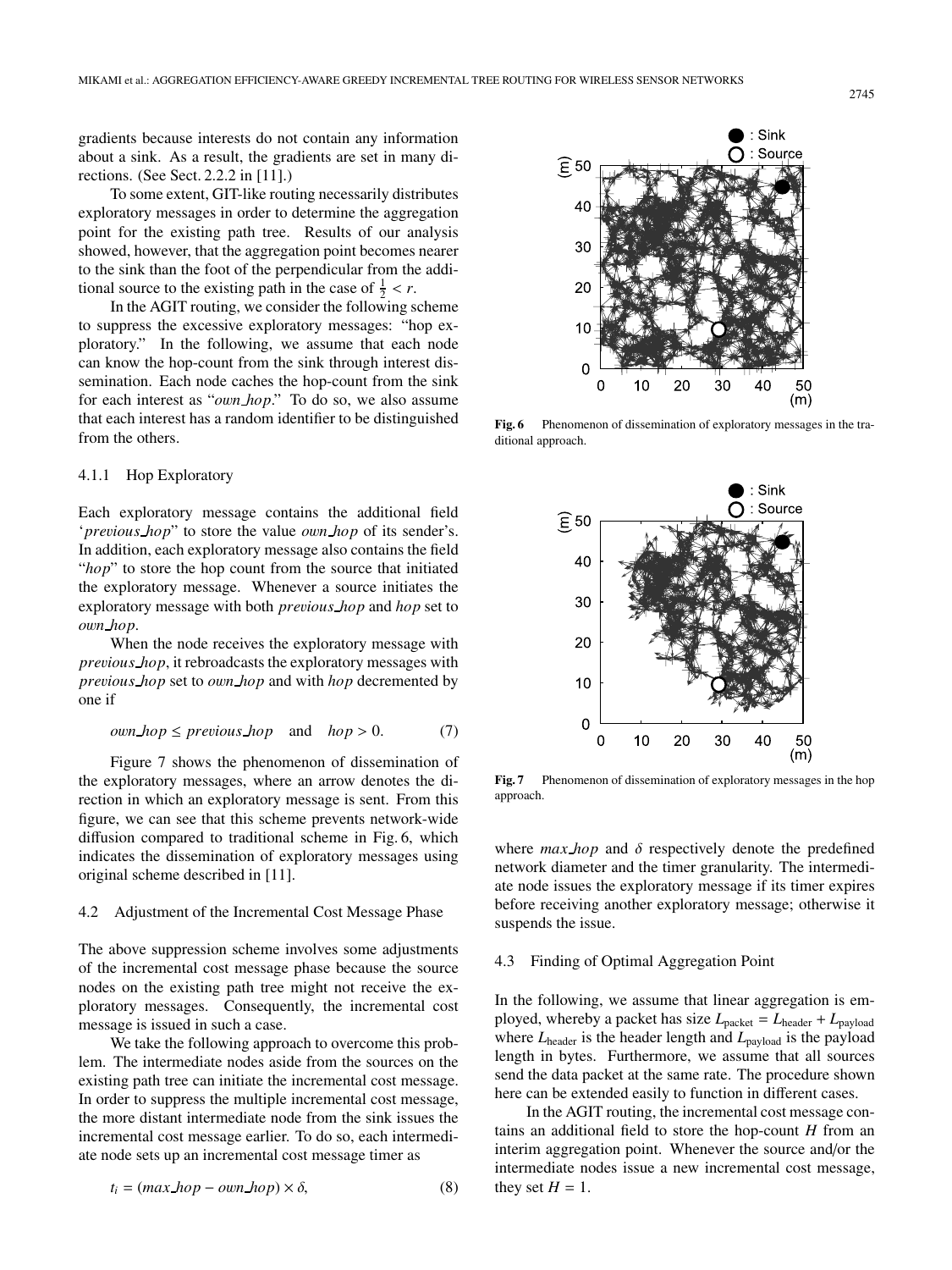2746



**Fig. 8** An example of path establishment in AGIT.

The intermediate nodes receiving the incremental cost message execute the following:

if 
$$
(E \le C + H \cdot d)
$$
  $C = E$ ,  $H = 1$ ,  
else  $H = H + 1$ , (9)

where  $d = L_{\text{payload}}/L_{\text{packet}}$ . Recall that *E* denotes the additional cost (hop-count) from the source joining to the existing path tree to the current node.

In (9),  $C+H \cdot d$  represents the net increase of power consumption from the source nodes to the current node when using the current interim aggregation point. If this value is greater than or equal to the value of *E*, the current node is more optimal than the interim aggregation point. In such a case, the current node substitutes for the interim aggregation point, so that it sets  $C = E$  and  $H = 1$ . Otherwise, it just increments the value of *H* by one. This manner is repeated until the incremental cost message arrives at the sink.

Figure 8 shows the search procedure of the optimal aggregation point. Here we assume that the packet length is one and the payload length is 0.6. The first source receives the exploratory message from the second source, sets  $C = E = 3$  and  $H = 1$  in a newly generated incremental cost message, and then forwards it the neighbor node on the path from the first source and the sink. The neighbor receiving it compares its value of *E* and the value of  $C + H \cdot d$ , where  $E = 2$ ,  $C = 2$ ,  $H = 1$  and  $d = 0.6$ . The receiving node sets  $C = E$  (like the original GIT routing) and  $H = 1$  since its  $E \leq C + H \cdot d$ , and then forwards the incremental cost message to the next neighbor node on the existing path to the sink. The next simply increments  $H$ , i.e.  $H = 1 + 1$ , since its  $E > C + H \cdot d$ , where  $E = 3$ ,  $C = 2$  and  $d = 0.6$ , and forwards it to its next one on the existing path. Further, the

next receiver sets  $C = E$  and  $H = 1$  since its  $E \le C + H \cdot d$ , where  $E = 3$ ,  $C = 2$ ,  $H = 2$  and  $d = 0.6$ . Finally, the sink receives the incremental cost message with  $C = 3$  and  $H = 1$ . The sink finds that aggregation point is far from it by  $H = 1$  hop since its  $E > C + H \cdot d$ . After that, the reinforcing message containing  $C = 3$  is injected by the sink toward to the initiator of the incremental cost message on the existing established path until it encounters an intermediate node with  $E = C$ . The reinforcing message is redirected to the source 2 at the intermediate node. This manner is similar to the original GIT routing.

The overhead of AGIT routing compared to the original GIT routing merely comprises the hop-count field to store *H*; it can be negligible. Its procedure to find aggregation point is similar to that of the original GIT routing. Therefore, latency of the AGIT routing is expected to be almost same as that of GIT routing. We verified this expectation by simulation, but omit the results due to space limitation.

## **5. Simulation**

In this section, we briefly explain our simulation conditions; then we show some simulation results. The aim of the simulation experiments is to confirm the effectiveness of the AGIT routing in more complicated situations.

## 5.1 Model and Assumption

We implemented the original GIT routing, opportunistic routing and the AGIT routing on a self-developed eventdriven simulator engine.

In this simulator, 500 sensor nodes are deployed uniformly in a  $50 \times 50$  m<sup>2</sup> field. The transmission range is 5 m. One sink is located at (45, 45) of the two-dimensional coordinate. The number of sources is varied from two to nine; they are randomly chosen among 500 sensor nodes.

The packet has a 36-byte header. The payload length is varied as 4, 36, 108, and 216 bytes.

We implemented two schemes of the dissemination of the exploratory messages: "traditional exploratory" and "hop exploratory."

To evaluate only the effect of adjustment of aggregation point, we implemented the ideal media access control (MAC), which enables simultaneously transmitted packets to be received correctly without any collision. Further it suppresses overhearing at all. Unfortunately, such the ideal MAC can not be realized in practice. However, if we use wake-up radio [8] which has small overhead of collision and overhearing, we expect to have similar result.

Assuming the case by which the pass loss coefficient of  $n = 2$ , we modeled the energy consumption for transmission and reception of the packet of length *l* bits with distance *R* m,  $E_{tx}$  and  $E_{rx}$ , as follows:

$$
E_{\text{tx}} = (\alpha_{\text{tx}} + \beta \cdot R^2) \cdot l,\tag{10}
$$

$$
E_{\rm rx} = \alpha_{\rm rx} \cdot l,\tag{11}
$$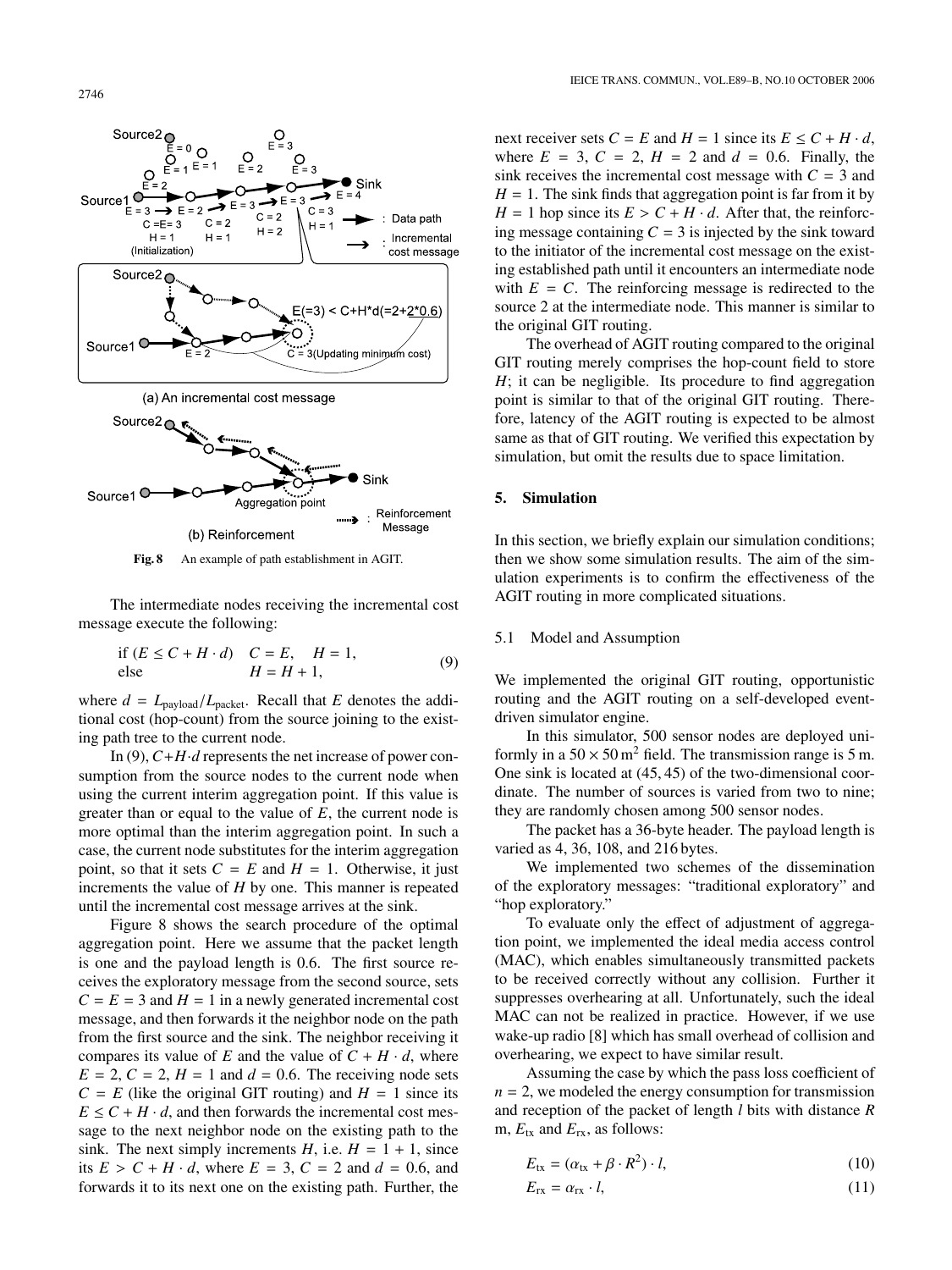where  $\alpha_{tx}$  and  $\alpha_{rx}$  respectively denote the energy consumptions of the transmission circuit and the reception circuit, expressed as nanojoules per bit, and  $\beta$  denotes the radiation energy in appropriate units  $(nJ/bit/m<sup>2</sup>)$  [5].

In simulation experiments, we use  $\alpha_{tx}$  = 50 nJ/bit,  $\alpha_{\text{rx}}$  = 300 nJ/bit, and  $\beta$  = 1.6 nJ/bit/m<sup>2</sup>. We assumed  $\delta$  = 0.1 which is experimentally determined so that unnecessary incremental cost messages are suppressed. Channel rate is set to 19.2 kbps (after the specification of Mote [4]) and a packet is generated by a source every 10 seconds.

In each case, 50 simulation trials are executed. In Figs. 8, 9 and 11, we will plot out the average value of them.

#### 5.2 Simulation Results

Figures 9 and 10 show the characteristics of gain defined in Sect. 3 as a function of the number of sources for different payload lengths. In this paper, we employ the ideal MAC which can suppress overhearing. Energy consumption caused by one transmission composes that by its transmitter and that by the intended receiver. Therefore, the energy consumption on the path depends on the absolute value of  $E_{tx} + E_{rx}$  regardless the ratio of  $E_{tx}$  to  $E_{rx}$ . Therefore, gain is an universal measure to expresses the energy saving of AGIT routing since it is independent of so much as the absolute value of energy.



Fig. 9 Gains by nodes on the path tree in the case of the traditional exploratory scheme.



Fig. 10 Gains by nodes on the path tree in the case of the hop exploratory scheme.

Figure 9 shows the results of the traditional exploratory scheme. In this case, the exploratory messages are distributed network-wide. In the case of the small payload, 4 bytes, the gain is quite low because the aggregation ratio of the linear aggregation is almost identical that of the perfect aggregation. However, in the case of the medium payload, 36 bytes, which is the same as the header, the gain increases concomitant with the number of sources. This tendency is more remarkable in the case of the large payload, 108 bytes. However, in the case of too large payload, 216 bytes, the path tree will become similar to that of the opportunistic routing. Therefore, the gains decrease. These results coincide with predictions by our analysis shown in Sect. 3.

Figure 10 shows results of the hop exploratory scheme. From this figure, we can see that the AGIT routing is still more efficient than GIT routing and opportunistic routing, but the values of gain are decreased in comparison to those of the traditional exploratory scheme. This degradation can be explained as follows. The number of candidate aggregation points decrease in the hop exploratory scheme. This fact possibly shifts position of an aggregation point finally chosen to the sink in the GIT routing compared to the traditional exploratory scheme. However, the AGIT routing is hardly impacted since it tends to find aggregation points near to the sink compared to the original GIT routing. Therefore, in the hop exploratory scheme, the path tree constructed by the original GIT routing resembles that by the AGIT routing compared to the traditional exploratory scheme. This is reason of the above result.

The gain values are smaller than the expected values obtained from analysis. For analysis, we assume a dense network. However, in the simulation, the nodes are deployed in a discrete fashion. For that reason, the range of choices for the optimal aggregation point in the simulation is smaller than that for the analysis.

In Figs. 9 and 10, the gain fluctuates especially for the cases of 36-byte and 108-byte payloads, even though the average value for each case is led from 50 trials. This is because the variance of gain in this case is relatively large compared to the other cases. In Appendix, we will explain the dependency of the variance of gain on the aggregation ratio.

Figures 9 and 10 show the gain in the data transmission phase. From this viewpoint, the traditional exploration is preferable. However, it consumes more energy to construct the path tree. Therefore, we investigate the amount of the energy in the path setup phase. Figure 11 shows the total energy consumption of the entire network before completion of the path tree construction. This figure indicates that the traditional exploratory scheme has more overhead to construct the path tree than that the hop exploratory scheme. This overhead comes from excess flood of exploratory messages. Thus a trade-off exists between the gain of the data transmission phase and the overhead of the path tree construction phase. The answer to the problem depends on the applications: more precisely, it depends on how long the data transmission phase lasts.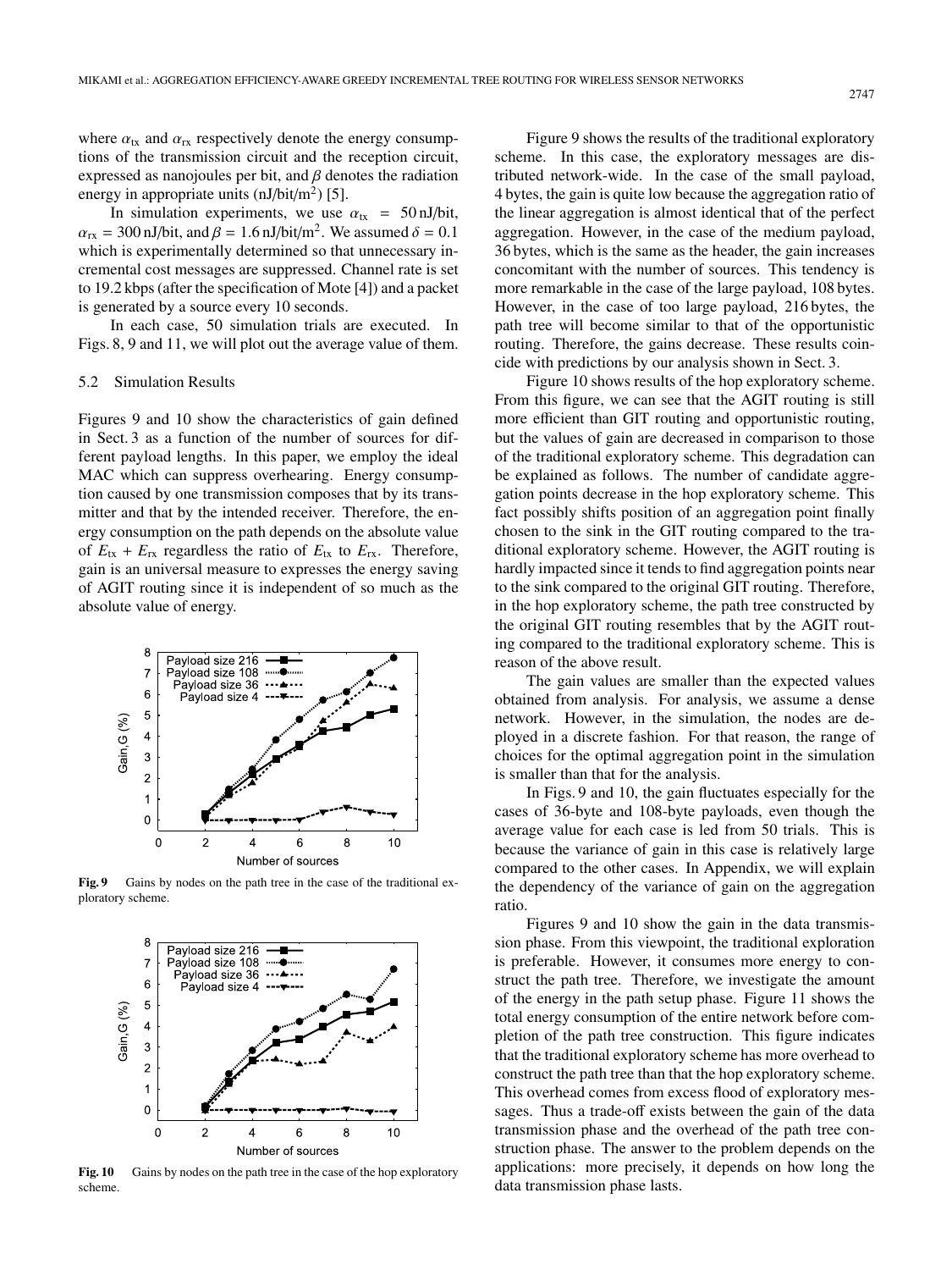

**Fig. 11** Total energy consumption in whole network until the path tree is constructed.



**Fig. 12** Impact of node failure in the case of the traditional exploratory scheme (payload size  $= 4$  bytes, number of sources  $= 5$ ).



**Fig. 13** Impact of node failure in the case of the traditional exploratory scheme (payload size  $= 216$  bytes, number of sources  $= 5$ ).

Figures 12–14 show robustness of opportunistic, GIT and AGIT routing with the traditional exploratory scheme. We also have similar trends for the hop exploratory scheme, but omit due to space limitation. We define the data arrival ratio as the ratio of the number of data received by the sink to that of data generated by all sources. In this simulations, it is assumed that some nodes fail after path tree construction phase.

Figures 12 and 13 show the characteristics of data arrival ratio when the number of sources is five. From these



**Fig. 14** Impact of node failure in the case of the traditional exploratory scheme (payload size  $=$  4 bytes, number of sources  $=$  10).

figures, we notice the following. The AGIT routing has similar characteristics to the GIT routing and the opportunistic routing in the case of shorter (4-byte) payload and longer (216-byte) payload, respectively. This is because, in the case of shorter (4-byte) payload, the path tree constructed by the AGIT routing resembles that by the GIT routing. Otherwise it resembles that by the opportunistic routing. Figure 14 show the characteristics of data arrival ratio in the case where 10 sources exist. From Figs. 12 and 14, we notice the following. The opportunistic routing is superior to the GIT routing in the case of 10 sources while the former is inferior to the latter in the case of five sources. Note that the AGIT routing has the data arrival ratio between both extremes. This is because the opportunistic routing has different paths from sources to the sink while the GIT routing shares the path among the sources.

## **6. Conclusions**

This paper presented the aggregation efficiency-aware GIT (AGIT) routing, and also described analyses incorporating the suppression scheme for exploratory messages: hop exploratory.

The AGIT routing can construct a more efficient path tree than the original GIT routing and the opportunistic routing. The improvement becomes more remarkable as the payload packet length becomes larger and/or more sources exist. Our simulation results demonstrate that the AGIT routing achieves about 8% of the gain for the energy consumption of the data transmission compared to the original GIT routing. However, our simulation results also emphasize that the suppression scheme, hop exploratory, reduces energy consumption up to 40%.

#### **Acknowledgment**

This research work was partially supported by a Grant-in-Aid for Young Scientists (B), No. 16700066, 2005, from the Ministry of Education, Culture, Sports, Science and Technology, Japan, and by the Kayamori Foundation for Advancement of Information Science.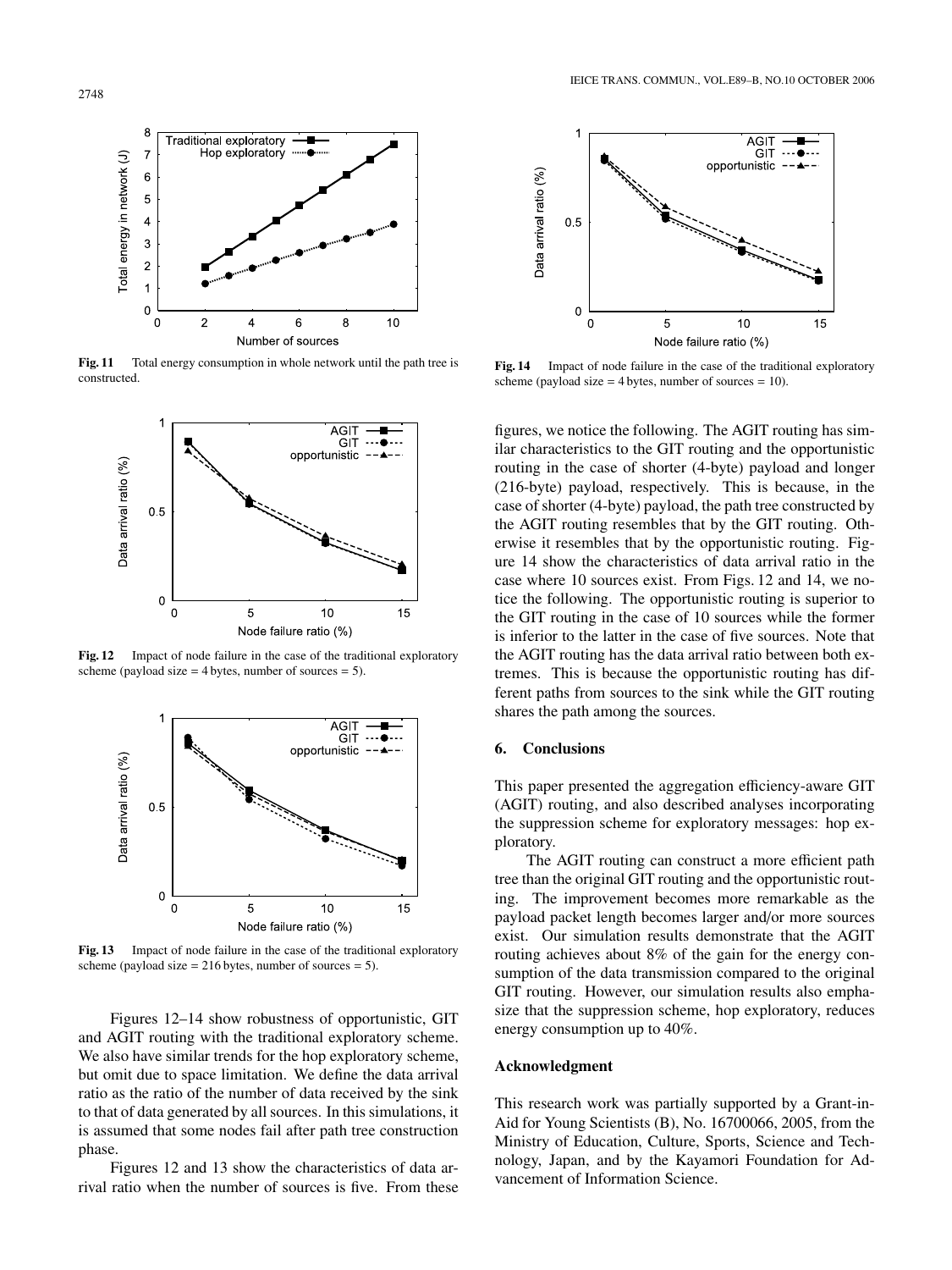#### **References**

- [1] T.F. Abdelzaher, T. He, and J.A. Stankovic, "Feedback control of data aggregation in sensor networks," IEEE Conference on Decision and Control, Dec. 2004.
- [2] I. Akyildiz, W. Su, Y. Sankarasubramaniam, and E. Cayirci, "Wireless sensor networks: A survey," Comput. Netw. J., vol.38, pp.393– 422, March 2002.
- [3] K. Akkaya, M. Younis, and M. Youssef, "Efficient aggregation of delay-constrained data in wireless sensor networks," Proc. Internet Compatible QoS in Ad Hoc Wireless Networks 2005, Jan. 2005.
- [4] G. Anastasi, A. Falchi, A. Passarella, M. Conti, and E. Gregori, "Performance measurements of motes sensor networks," Proc. ACM MSWiM, pp.174–181, Oct. 2004.
- [5] M. Bhardwaj, T. Garnett, and A.P. Chandrakasan, "Upper bounds on the lifetime of sensor networks," Proc. ICC, pp.785–790, June 2001.
- [6] A. Depedri, A. Zanella, and R. Verdone, "An energy efficient protocol for wireless sensor networks," Proc. AINS 2003, June 2003.
- [7] M. Enachescu, A. Goel, R. Govindan, and R. Motwani, "Scale free aggregation in sensor networks," Proc. First International Workshop on Algorithmic Aspects of Wireless Sensor Networks, pp.71–84, July 2004.
- [8] C. Guo, L.C. Zhong, and J.M. Rabaey, "Low power distributed MAC for ad hoc sensor radio networks," Proc. Globecom, vol.5, pp.2944– 2948, 2001.
- [9] J. Heidemann, F. Silva, C. Intanagonwiwat, R. Govindan, D. Estrin, and D. Ganesan, "Building efficient wireless sensor networks with low-level naming," Proc. ACM Symposium on Operating Systems Principles, Oct. 2001.
- [10] J. Hill and D. Culler, "Mica: A wireless platform for deeply embedded networks," IEEE Micro, vol.22, no.6, pp.12–24, Nov. 2002.
- [11] C. Intanagonwiwat, R. Govindan, D. Estrin, J. Heidemann, and F. Silva, "Directed diffusion for wireless sensor networking," IEEE/ACM Trans. Netw., vol.11, no.1, pp.2–16, Feb. 2003.
- [12] C. Intanagonwiwat, D. Estrin, R. Govindan, and J. Heidemann, "Impact of density on data aggregation in wireless sensor networks," Proc. 22nd International Conference on Distributed Computing Systems, Nov. 2001.
- [13] M. Khan, G. Pandurangan, and B. Bhargava, "Energy-efficient routing schemes for wireless sensor networks," Tech. Rep. of Department of Computer Science, Purdue University, CSD TR 03-013, July 2003.
- [14] B. Krishnamachari, D. Estrinf, and S. Wicker, "Modelling datacentric routing in wireless sensor networks," IEEE INFOCOM, June 2002.
- [15] B. Krishnamachari, D. Estrin, and S. Wicker, "The impact of data aggregation in wireless sensor networks," Proc. 22nd International Conference on Distributed Computing Systems, July 2002.
- [16] D. Petrovic, C. Shah, K. Ramchandran, and J. Rabaey, "Data funneling: Routing with aggregation and compression for wireless sensor networks," Proc. IEEE Sensor Network Protocols Applications, Anchorage, AK, May 2003.
- [17] A. Wang, W.B. Heinzelman, A. Sinha, and A.P. Chandrakasan, "Energy-scalable for battery-operated microsensor networks," J. VLSI Signal Process., vol.29, pp.223–237, Nov. 2001.
- [18] J. Zhao, R. Govindan, and D. Estrin, "Computing aggregates for monitoring wireless sensor networks," Proc. IEEE International Workshop on Sensor Network Protocols and Applications, May 2003.

#### **Appendix: Variance of Gain**

Figures A $\cdot$  1 and A $\cdot$  2 show the samples of path tree of GIT routing and AGIT routing, respectively, in the case where



Fig. A $\cdot$  **1** Path tree of the GIT routing.



**Fig. A**· **2** Path tree of the AGIT routing.

the gain of AGIT routing to GIT routing is relatively large on condition of 36-byte payload (the aggregation ratio is 0.75). In both figures, the first source labeled "Source 1" established the path to the sink, and then the second source labeled "Source 2" establishes the additional path. In AGIT routing, the path from the second node grows toward to the sink while, in GIT routing, the second source makes the additional path as the perpendicular line to the existing path.

The energy consumption on the paths from the first and second further sources from the sink constitutes a great portion of the total on the path tree. Therefore, we investigate the two source model shown in Fig. 3 in the unit square where the positions of two sources, the first and second further sources from the sink, are uniformly distributed on the chord of the unit quadrant with center at the upper-right corner at which the sink is located. (See Fig. A· 3.)

Let Θ denote the angle between two sources. The probability distribution function  $Pr(\Theta \le \theta)$  is given as

$$
Pr(\Theta \le \theta) = 1 - \left(1 - \frac{2}{\pi}\theta\right)^2, \ 0 \le \theta \le \frac{\pi}{2}.
$$

Therefore, we have the probability density function  $f(\theta)$  of the angle Θ as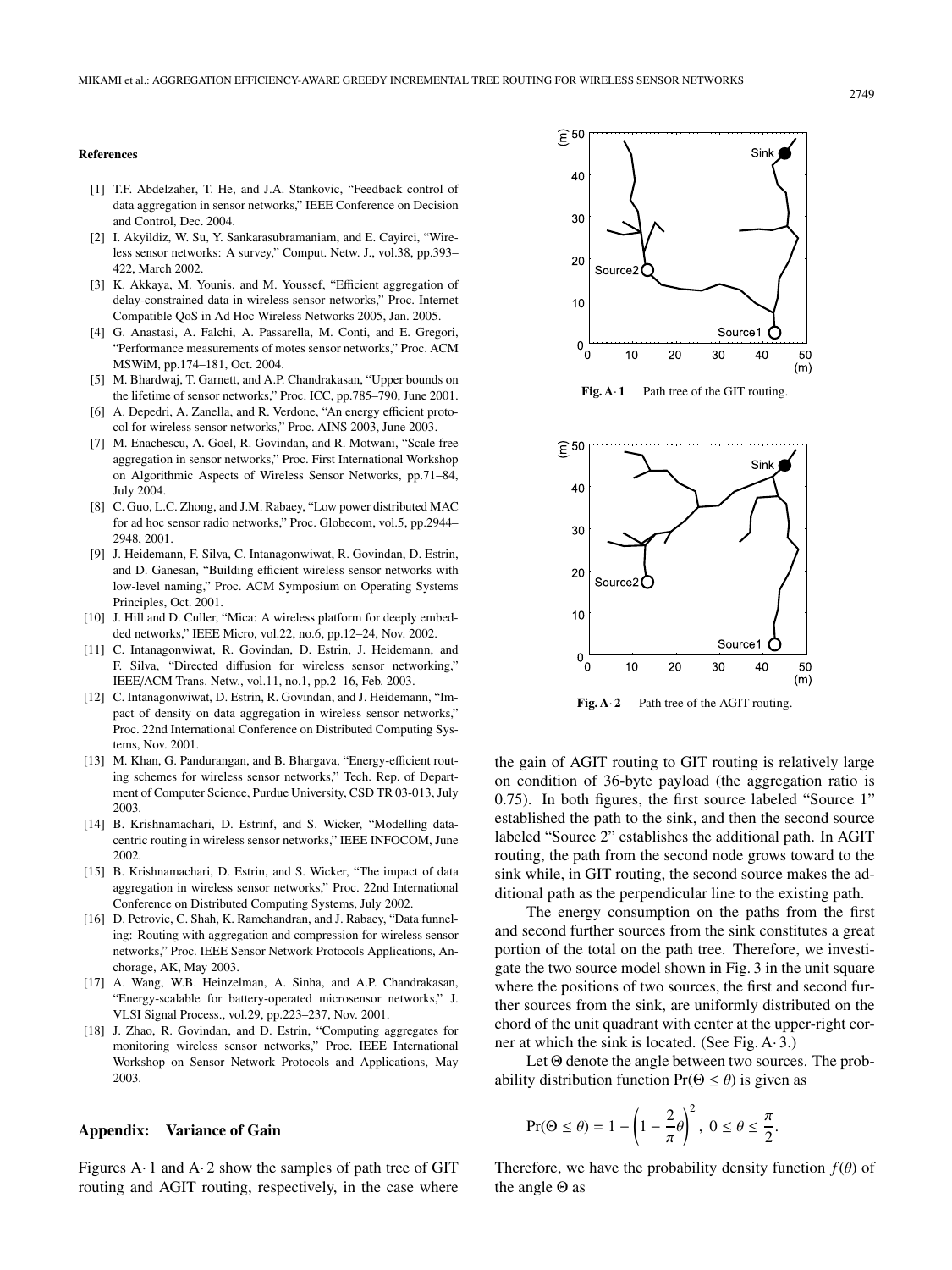

Fig. A· 3 Model of angle between two source.



**Fig. A· 4** Variance of gain in a two-source model.

$$
f(\theta) = \frac{4}{\pi} \left( 1 - \frac{2}{\pi} \theta \right). \tag{A-1}
$$

From (6) and (A·1), we have the first moment  $\overline{G(r)}$  and the second moment  $G^2(r)$  of the gain as follows:

$$
\overline{G(r)} = \int_0^{\frac{\pi}{2}} G(r,\theta) f(\theta) \delta \theta,
$$

$$
\overline{G^2(r)} = \int_0^{\frac{\pi}{2}} G(r,\theta)^2 f(\theta) \delta \theta.
$$

Using these expressions, we can calculate the variance  $Var{G(r)} = \overline{G^2(r)} - (\overline{G(r)})^2$  numerically.

Figure  $A \cdot 4$  shows the variance of the gain as a function of the aggregation ratio *r*. We can see that the variance of the gain has a maximum when the aggregation ratio is around 0.8. In Figs. 9 and 10, the aggregation ratio *r* is 0.55, 0.75, 0.88, and 0.93 when the payload size is equal to 4 bytes, 36 bytes, 108 bytes, and 216 bytes, respectively. From Fig.  $A \cdot 4$ , the variance is relatively large in the cases of 36-byte payload and 108-byte payload compared to the other cases. This is the reason why the gain fluctuates especially for the cases of 36-byte and 108-byte payloads in Figs. 9 and 10.



**Shinji Mikami** received the B.E. degree in electrical and information engineering in 2002 and the M.E. degree in electronic and information system in 2004 both from Kanazawa University, Ishikawa, Japan. He is currently a Ph.D. candidate at the same university. Currently, he is involved in research project of Kobe University to develop ultra low power wireless-networksensor-node. His research interests include lowpower RF circuit designs, media access controls and routing for sensor networks.



**Takafumi Aonishi** received the B.E. degree in Computer and Systems Engineering from Kobe University in 2005. He is currently a Master's student at Kobe University. His interests include routing for sensor networks.



**Hironori Yoshino** received the B.E. degree in Computer and Systems Engineering in 2004 and the M.E. degree in graduate school of science and technology in 2006 both from Kobe University. Currently, he is an officer in the Ehime Prefectural Government.



**Chikara Ohta** received the B.E., M.E. and Ph.D. (Eng.) degrees in communication engineering from Osaka University, Osaka, Japan, in 1990, 1992 and 1995, respectively. From April 1995, he was with the Department of Computer Science, Faculty of Engineering, Gunma University, Gunma, Japan, as an Assistant Professor. In October 1996, he joined the Department of Information Science and Intelligent Systems, Faculty of Engineering, University of Tokushima, Tokushima, Japan, as a Lecturer,

and there he had been an Associate Professor since March 2001. Since November 2002, he has been an Associate Professor of the Department of Computer and Systems Engineering, Faculty of Engineering, Kobe University, Japan. From March 2003 to February 2004, he was a visiting scholar in the University of Massachusetts at Amherst, USA. His current research interests include performance evaluation of communication networks. He is a member of IEEE.